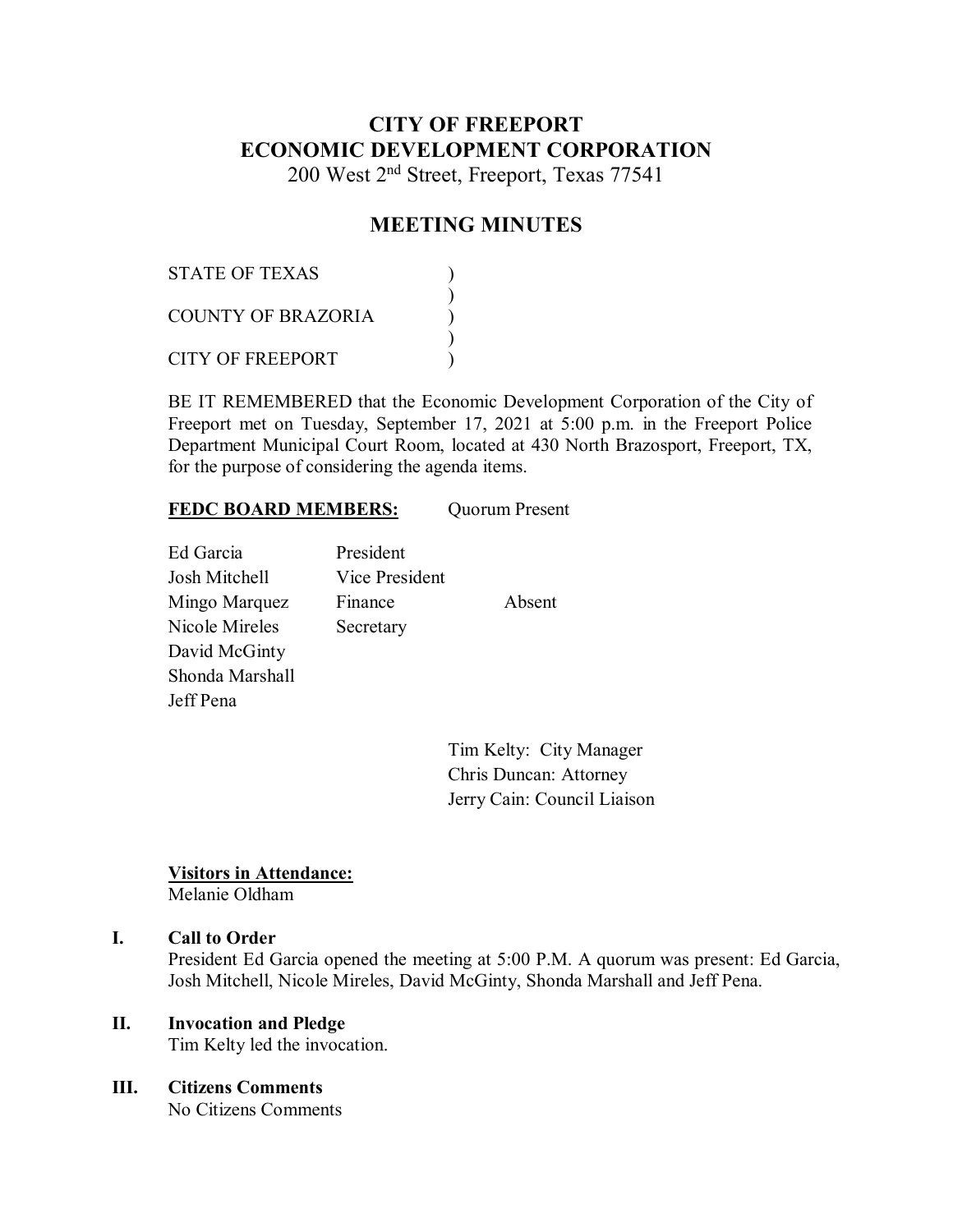## **IV. Consent Agenda**

## **a. Approve Meeting Minutes for August 10, 2021, August 25, 2021 and August 31, 2021.**

Motion to Approve Meeting Minutes for August 10, 2021, August 25, 2021 and August 31, 2021 was made by Josh Mitchell and seconded by Shonda Marshall. **Motion passed**  unanimously.

## **b. Approve August 2021 Financial Statement.**

Motion to Approve August 2021 Financial Statement was made by Josh Mitchell and seconded by Jeff Pena. **Motion passed** unanimously.

## **c. Approve Invoices.**

Motion to Approve Invoices for the City of Freeport for the amount of \$50,000 for the docks and the lighting invoice for \$401.17 was made by Jeff Pena and seconded by David McGinty. **Motion passed** unanimously.

## **V. Discussion & Action Items**

#### **a. Budget Subcommittee**

## **Discussion and possible action to approve budget for Fiscal Year 2021-2022.**

Ed Garcia said the proposed budget for next fiscal year will be the same as the current budget with a couple of changes. Ed Garcia said the sales tax projected for the following Fiscal Year 2021-2022 will be \$1,200,000. Ed Garcia said the subcommittee took off several items that they believe the money will be used better a different way. Ed Garcia said Professional Services NOS for \$298,250 was taken off, they are multiple contracts Mr. Holman got into and the board voted not to proceed with most of the contracts. Ed Garcia said the subcommittee decided to combine Marketing and Advertising for a total of \$75,000. Ed Garcia said the cash on hands projects account will be for \$1.2 million and this will be for projects the board will want to get into. Ed Garcia said the account for other services of \$38, 000 is being eliminated. Ed Garcia said for the seminars, dues, travel account decreased by \$13,500. Ed Garcia said the beginning fund balance is for \$1,535,000 and the ending fund balance is \$437,961. Ed Garcia said there is a revenue of \$1,200,000 and cash on hand \$1,535,000 that totals \$2,735,000. Ed Garcia said for expenses for projects \$1,950,000 and other expenses \$347,000 with a total of \$2,297,039. Ed Garcia said the remaining reserves account with a balance of \$437,961. Ed Garcia said in the packet each board member has it should include the EDC budget highlights which goes over the items that were just reviewed and explains if each account had an increase or decrease.

Jeff Pena asked if any specific events, advertising and marketing media was identified for the Marketing and Advertising account.

Ed Garcia replied to Jeff Pena and said no.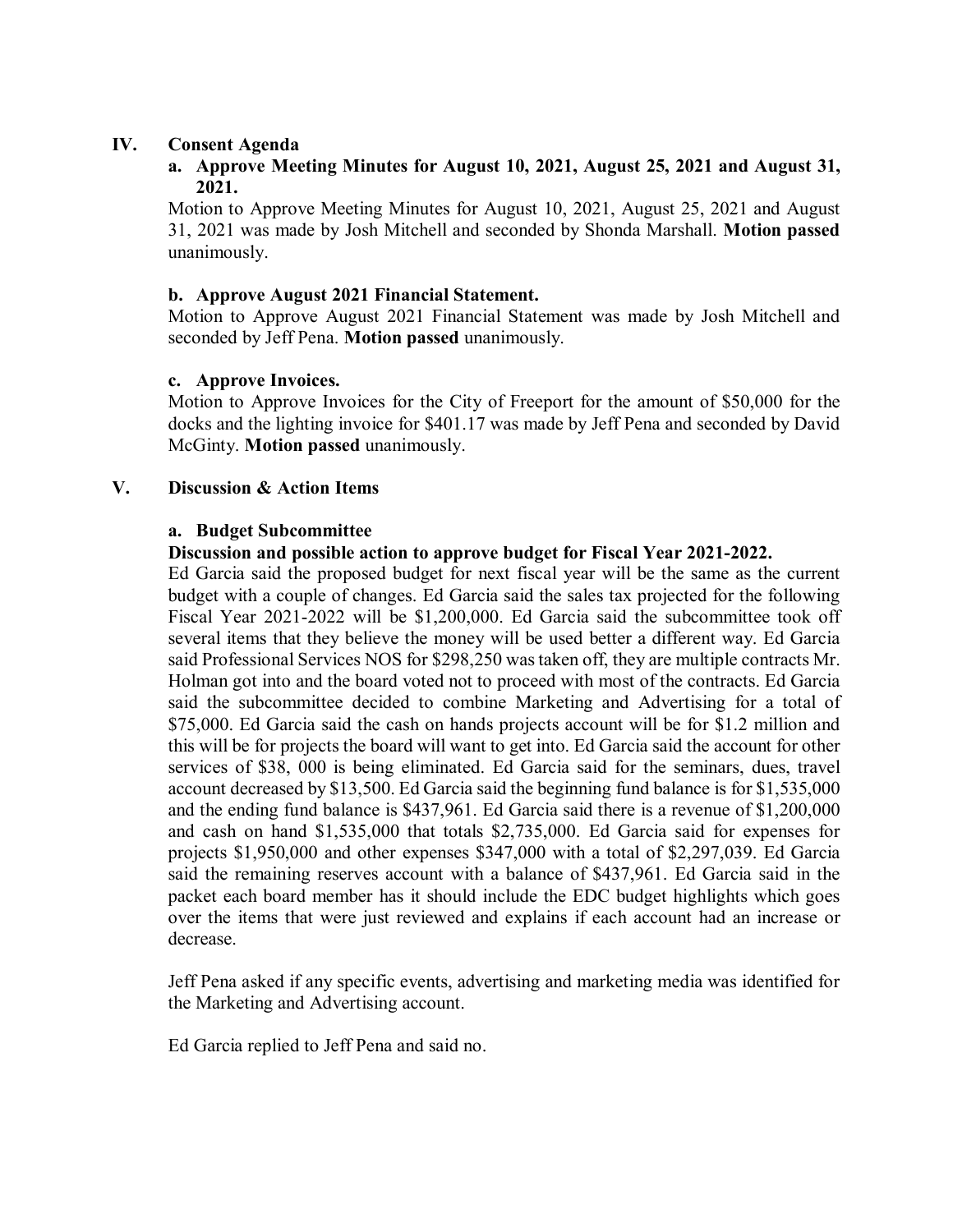Josh Mitchell said it was a general idea and making sure enough money is in the account and being comfortable and not running out of money for this account.

David McGinty said the board wants to jointly sponsor events with the museum to bring people to town and for them to spend money in Freeport. David McGinty said the Museum has asked the EDC to sponsor several events and they are not much how much it will cost. David McGinty said he would like to put some money in a placeholder for the events instead of having to make budget amendment later. David McGinty said when the EDC sponsored the Altamira event and Mexican Heritage Month at the museum the EDC had no signage saying they sponsored those events.

Nicole Mireles said she has been talking to David McGinty regarding shirts that say Freeport EDC to show presence.

Ed Garcia said he thinks any motion to make increases it is understood it is not for the museum but to have enough funds for different events.

Motion to approve the current budget with one modification for marketing and advertising to allot \$150,000 was made by Jeff Pena and seconded by David McGinty. **Motion passed**  unanimously.

Shonda Marshall asked what the breakdown is for the Administrative Assistant position and the Executive Director.

Ed Garcia said he believes the budgeted amount is \$45,000 for the Administrative Assistant. Ed Garcia said the subcommittee will have to come up and make a recommendation on the salary to offer the incoming EDC Director.

Chris Duncan said the salary for the Administrative Assistant is \$45,000 and for the EDC Director \$90,745. Chris Duncan said this is only for base salary it does not include education or benefits. Chris Duncan said the Administrative Assistant salary including all the benefits which are taxes, contributions, workers compensation and insurance add up to \$72,643.

## **b. Hiring Subcommittee**

## **Discussion and possible action on the Administrative Assistant Position.**

Shonda Marshall said the subcommittee reached out to Kelly Services and the subcommittee decided it was going to be expensive to work with them. Shonda Marshall said Kelly Services stated they pay their administrative assistants around \$18 an hour and what the EDC will have to pay is a mark up of \$18 times 1.53 which will be about \$27.00 an hour.

Ed Garcia asked if the Administrative Assistant been posted.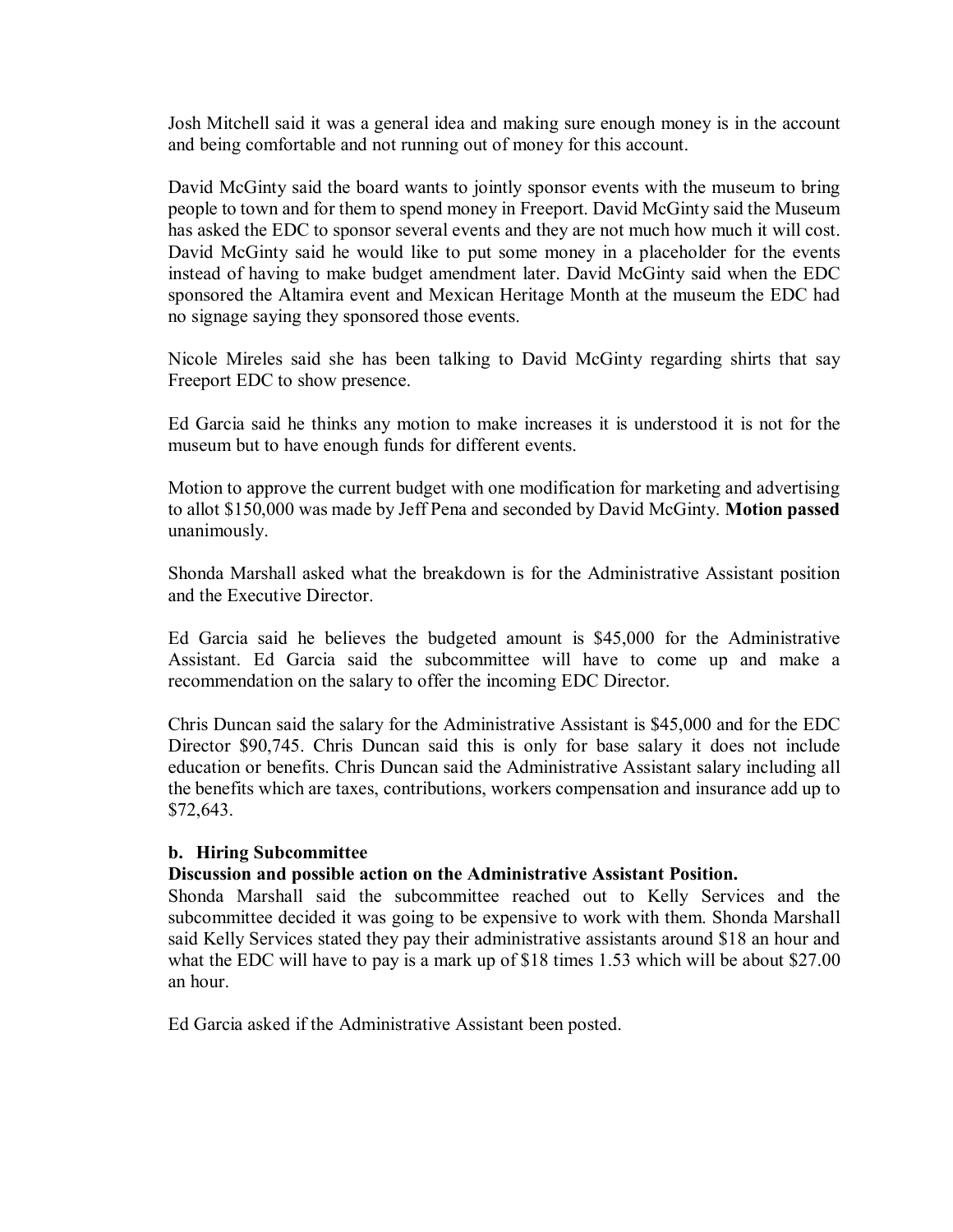Shonda Marshall said the subcommittee was instructed by the board to reach out to Kelly Services. Shonda Marshall said they did not post the position because they were instructed to go with Kelly Services.

Nicole Mireles said she recommends to the board not to go with Kelly Services and instead have the City post on their website.

Shonda Marshall said Kelly Services would like to have a contract for at least a year and if the board wants to hire the administrative assistant there will be a transfer fee which will be at least 20% of the base salary.

Nicole Mireles said the subcommittee edited and updated the job description for the Administrative Assistant.

Motion to use Kelly Services to hire an Administrative Assistant was made by Shonda Marshall and seconded by Josh Mitchell. **Motion passed.** Nicole Mireles voted Nay.

## **c. Mowing Subcommittee**

## **Discussion and possible action regarding mowing of EDC properties.**

David McGinty said he had two companies that were not able to make it to this meeting but will be at the next meeting. David McGinty said the BIDS the companies turned in are in each of the board members packet.

Nicole Mireles said she liked VT Enterprise Company.

David McGinty said Wells Company never picked up trash and VT Enterprise Company said it is part of the job to pick up trash on the property.

Chris Duncan said if the company does not have a standard contract he will do one.

Motion to go with VT Enterprise for a year to mow the EDC properties and seconded by Josh Mitchell. **Motion passed** unanimously.

Shonda Marshall asked if the board will be able to review the contract before running into any issues about the services not being done.

Chris Duncan said the proposed contract will go back to the EDC.

Ed Garcia said he asked Mr.Tumblenson to do the maintenance on the  $2<sup>nd</sup>$  Street and 8 acres. Ed Garcia said these are the two properties he has received more complaints on.

## **d. Board Item**

## **Discussion and possible action on posting job for the EDC Director Position.**

Ed Garcia said he does not think the board has decided on the salary for this position. Ed Garcia said before posting this position the board should establish a salary range. Ed Garcia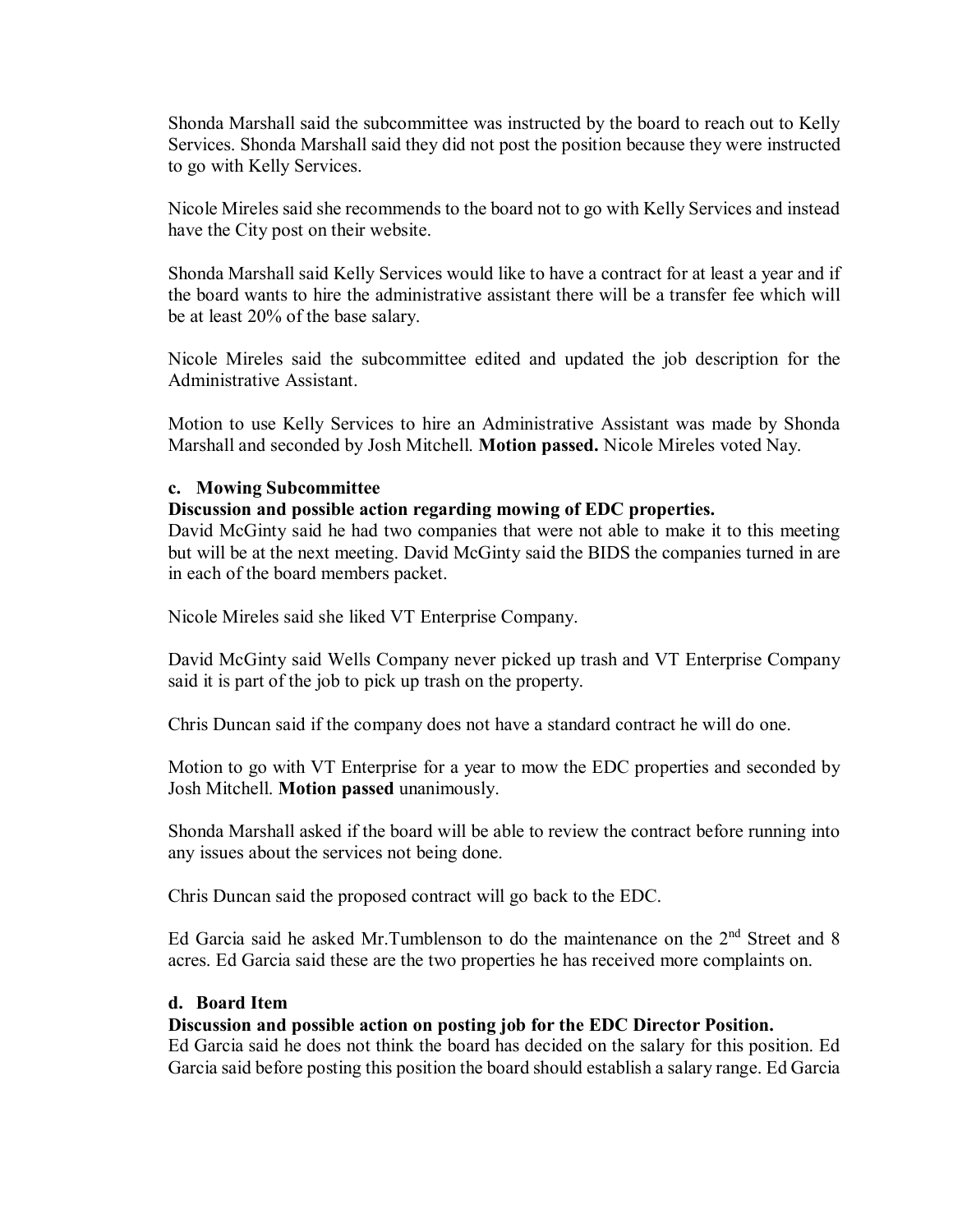said the subcommittee for this will be Nicole Mireles as chairman, Shonda Marshall and Josh Mitchell.

## **e. Grant Request**

## **Consider and take possible action regarding Business Improvement Grant Application**

- **1. 224 W. Park St. -Park Avenue Lofts, Brick**
- **2. 112 W. Broad St- Roof**
- **3. 212 W. 1st Windows/Exterior Façade**

Nicole said she would like this item to be tabled she just received the information and would like to review.

Ed Garcia said the subcommittee is composed of himself, Mingo Marquez and Jeff Pena. Ed Garcia said Mr. Pena submitted the application and he would like to suggest appointing an alternate.

Nicole Mireles said she agrees with Ed Garcia on Jeff Pena not being on the subcommittee being the grants request are for him.

Shonda Marshall said she will feel comfortable if the board confirms with legal if Jeff Pena on the subcommittee will be a problem.

Chris Duncan said the board can decide to go into executive session at the moment or it can be added to the list on executive session.

Ed Garcia said this will be moved to executive session.

## **f. Board Item**

## **Discussion and possible action on EDC finances.**

Jeff Pena said it was brought to his attention by Mrs. Mireles the EDC was having problems getting the checks paid. Jeff Pena said there was questions whether or the EDC should be handling their own finances or if they would like the City to facilitate the payments.

Nicole Mireles said a concern she had discussed with Jeff Pena it took the EDC a while to get Sweet T's their check. Nicole Mireles said Sweet T's had already spent the money and submitted the invoice like the EDC had asked her to do and it still took a while to get the check to her.

Ed Garcia said it is partly his fault procedures were not established and does not know how in the past they were being handled. Ed Garcia said in the future a proper procedure will be established to not only have the grants paid on a timely basis but also all the invoices. Ed Garcia said he will write up the procedure and take it to the board.

## **g. Beach Subcommittee**

## **Discussion and possible action- Beach update. Presentation**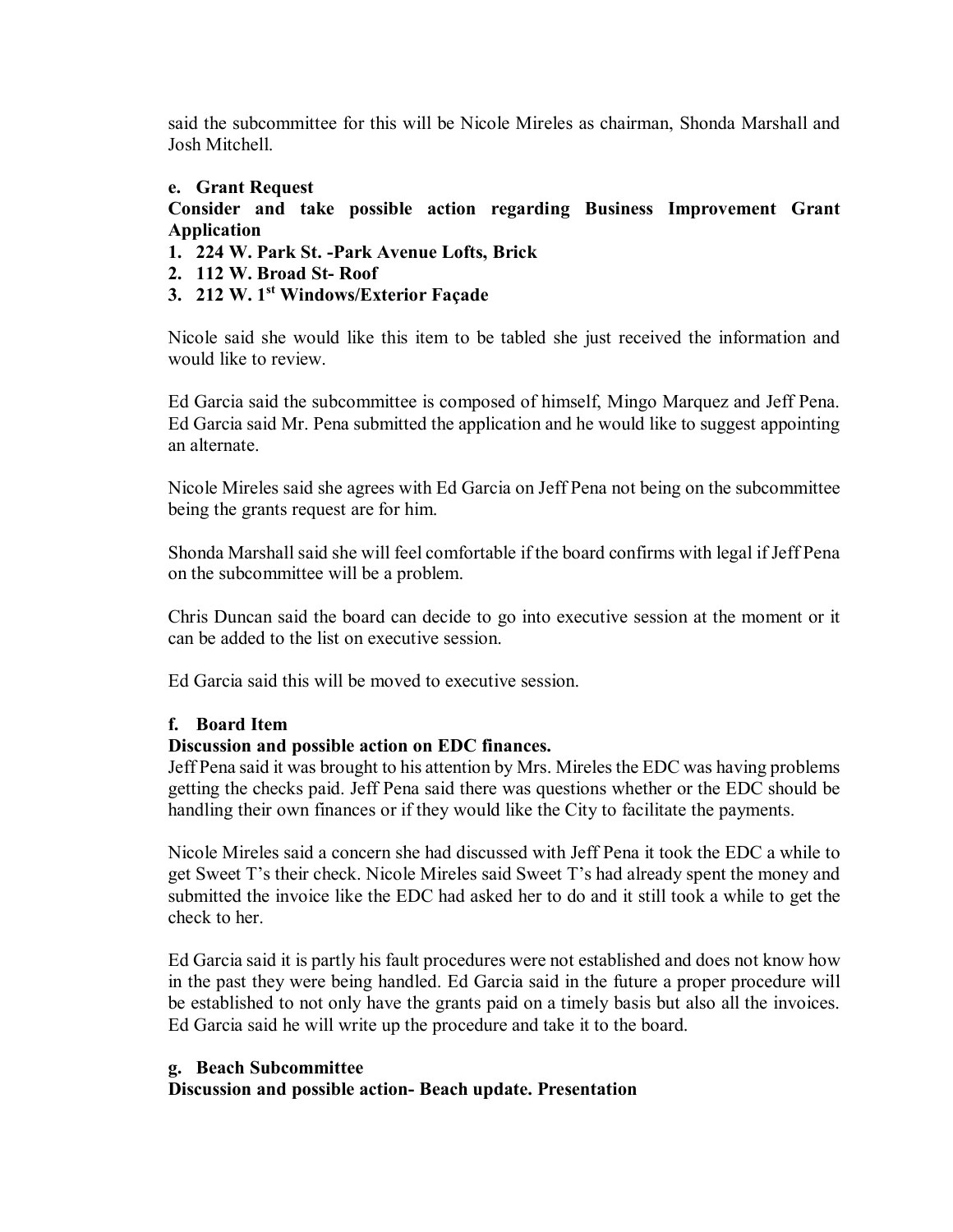Jeff Pena presented a presentation to the board and wanted to share what he shared with City Council to the EDC board regarding the beach.

Kenny Hayes said it is a waste of money and a previous City Manager tried to put pals at the beach and they just washed away.

Sabrina Brimage said she is for keeping the beach clean but the board should give back to the City. Sabrina Brimage said the EDC should get together with the City to fix areas around the City that are needed improvement.

Shonda Marshall said she appreciated Jeff Pena's presentation but would like more research and discussion regarding the beach. Shonda Marshall said the board should spend the money wisely and would like to bring more economic development to the City of Freeport.

Josh Mitchell said he seconded Shonda Marshall's comment and would like more information on this.

Ed Garcia said Jeff Pena's project is a good one but thinks it will work with the full participation of the City Council and EDC board.

## **h. Project Subcommittee #1 (Downtown)**

## **Discussion and possible action on subcommittee recommendations.**

## **1. Downtown Building**

Ed Garcia said Mingo Marquez is not at the meeting tonight and this item will be tabled.

## **2. Downtown Lighting**

Jeff Pena said he has been getting feedback from the business owner of Beach Bums Barcadia regarding lighting. Jeff Pena said the owner of Beach Bums said he is willing to help subside part if the EDC is wanting to make sure the lighting in downtown stays up year around. Jeff Pena said having more decorative lighting in terms of the different bridges. Jeff Pena said the subcommittee for the downtown lighting were not able to meet.

Nicole Mireles asked why is the City not keeping up with the lighting downtown and why does the EDC have to do it.

Jeff Pena said they are some fixes that are trying to be pushed. Jeff Pena said the lighting is to help enhance the downtown so it is not so dark. Jeff Pena said to keep the lighting as a marker when talking about the projects for the budget.

## **i. Signage Subcommittee**

## **Discussion and possible action on subcommittee recommendations**

David McGinty said LeAnn Strahan had a presentation and cost estimates for the board but the Museum is not open due to Nicholas Storm she was not able to make it. David McGinty said LeAnn will be at the next board meeting.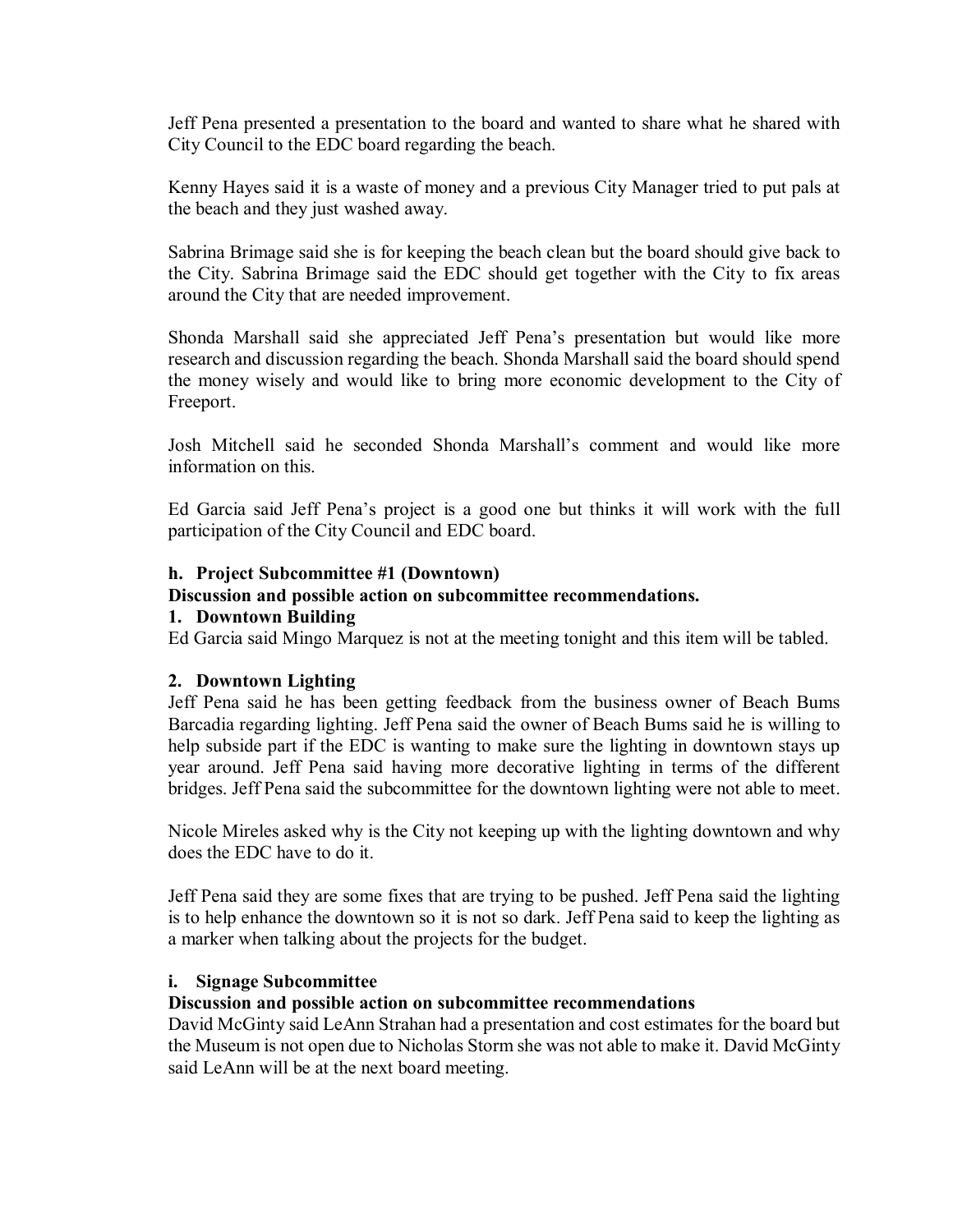Ed Garcia said this item will be tabled.

## **j. Project Subcommittee #2 (Pop Box)**

## **Discussion and possible action on subcommittee recommendations**

Jeff Pena said the last conversation in City Council was for the subcommittee to decide what is going to happen to the Pop Box. Jeff Pena said the Pop Box has been at the levee for about a year. Jeff Pena said the Pop Box is ready for a tenant. Jeff Pena said the Pop Box subcommittee will meet and propose to the board what they fully recommend doing.

Ed Garcia said several requests have been made for the Pop Box to be moved and he made several arrangements with the company to get it moved from that location to the 8.8-acre area.

Nicole Mireles asked how many Pop Boxes did the board purchase.

Ed Garcia said the board only bought one. Ed Garcia said he believes it is in the budget to purchase more Pop Boxes if the board is still wanting to pursue the program.

## **VI. Subcommittee Updates**

## **Update by all subcommittees that did not request Action Items.**

Nicole Mireles said for the subcommittee for the Visitor Center they would like for this item to be on the following agenda to try to negotiate and open the EDC office in the old Visitor Center building. Nicole Mireles said the subcommittee would like to give another proposal and see what the board can come up with.

Ed Garcia said on the grant subcommittee he would like to appoint Josh Mitchell as an alternate for Jeff Pena.

## **VII. Board Comments**

## **Announcements and Comments**

## **a. Ed Garcia- President**

Ed Garcia said in his opinion the board is still struggling to work as a unit and would like to see the board make a better effort to try to work together. Ed Garcia said he asked Chris Duncan to put together the agenda for this meeting. Ed Garcia said there will be a deadline for the board members to submit items to be put on the agenda. Ed Garcia said he will request all documentation be provided to Nicole Mireles and himself. Ed Garcia said he would like to remind the board Clarisa Molina does not work for the board and the City is being gracious enough to let her do the job. Ed Garcia said any question a board member has it will have to be brought to him or to Nicole Mireles and do not go directly to Clarisa Molina or instruct her to do anything on agenda without going to Ed Garcia or Nicole Mireles.

## **b. Josh Mitchell- Vice President**

Josh Mitchell said the project is on file with the Architectural Firm in Houston and is hoping to hear more from them the upcoming week. Josh Mitchell said he has mentioned about investing in oversized checks so when a grant check is giving the dollar amount is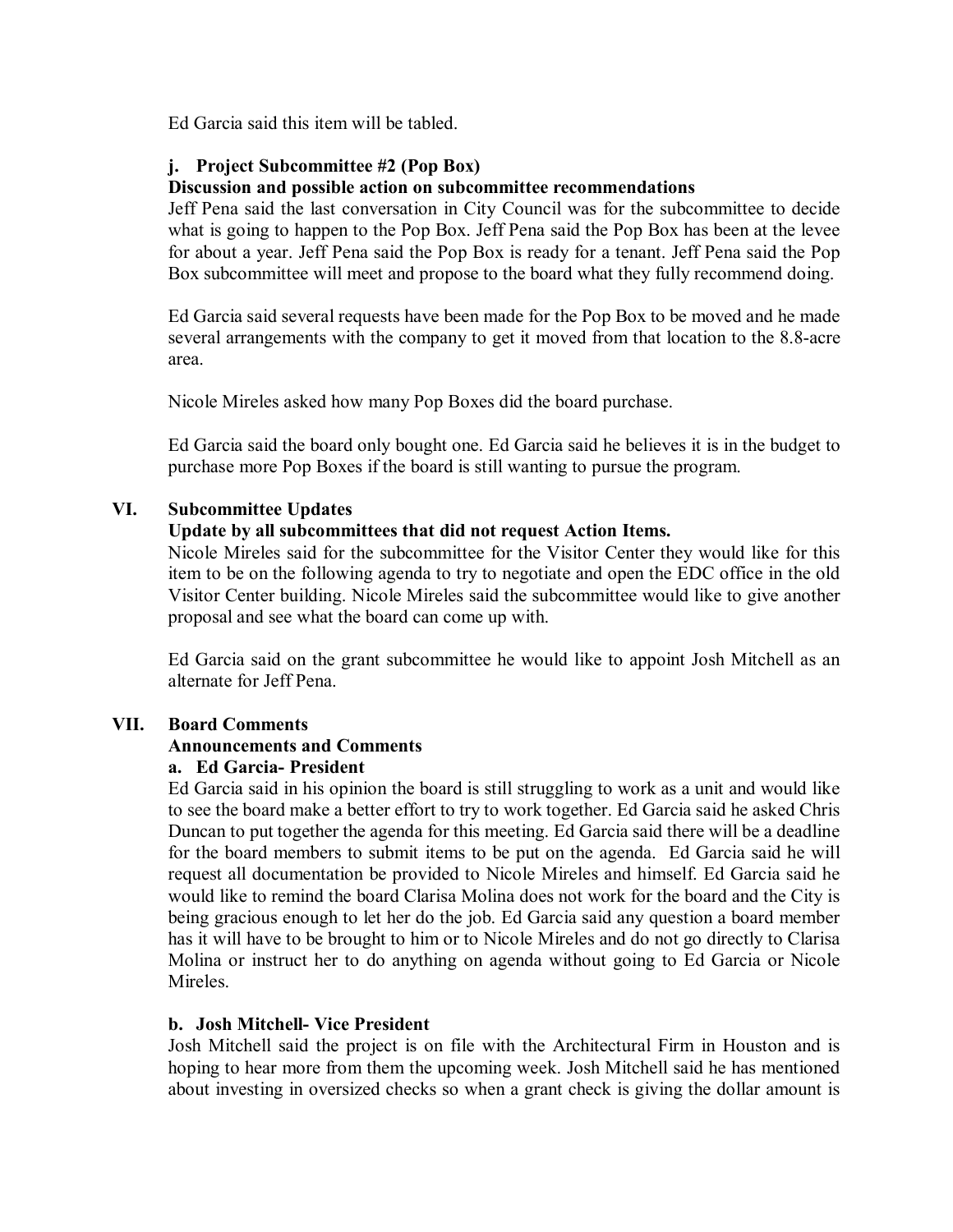more noticeable. Josh Mitchell said also investing in yard or window signs that can say the business grant was sponsored by the Freeport EDC. Josh Mitchell said he will take on the project for the oversized checks.

## **c. Mingo Marquez- Treasurer**

## **d. Nicole Mireles-Secretary**

Nicole Mireles said what she had in mind Ed Garcia had already talked about.

## **e. Shonda Marshall**

Shonda Marshall said she would like to thank those who tried in order for her to get the agenda packet on time to review. Shonda Marshall said she is looking forward to the board coming up with good projects that are visible to the City and to show the citizens the board is trying to bring economic growth to the City. Shonda Marshall said she is excited to be a part of the board. Shonda Marshall said she strongly encourages the City Council to come out and see what the EDC board is doing.

## **f. David McGinty**

David McGinty said he has a vision on what Freeport can be with the beach, downtown, historical landmark districts, gulf boulevard and brazosport boulevard. David McGinty said there is a lot the board can do to help the City help itself attract more people. David McGinty said he will show the board in executive session a couple of plans.

## **g. Jeff Pena**

Jeff Pena said he wants to make sure the public is aware that the EDC is trying to take on a new territory and be more creative and innovated. Jeff Pena said to not allow past failures to dictate on what can be done moving forward. Jeff Pena said this means every board member has to participate. Jeff Pena said he wants to make sure to have a discussion on the Visitor Center and the Pop Box.

## **VIII. Executive Session- Adjourn into Executive Session**

Executive Session Disclosure Statement: The FEDC Board of Directors reserves the right to adjourn into executive session at any time during the course of this meeting to discuss any of the matters listed above, as authorized by the Texas Government Code, Section 551.071 (Consultation with Attorney), 551.072 (Deliberations about Real Property), 551.073 (Deliberations about Gifts and Donations), 551.074 (Personnel Matters), 551.076 (Deliberations about Security Devices) and 551.087 (Economic Development).

It is now 7:10 p.m. and I hereby recess the regular session of the Freeport Economic Development Corporation September 17, 2021 meeting and do hereby convene an executive session, said executive session authorized under the following sections of the Texas 551.071 (Consultation with Attorney.

In Accordance with the Texas Government Code:

A. 551.071 (Consultation with Attorney) – Holman